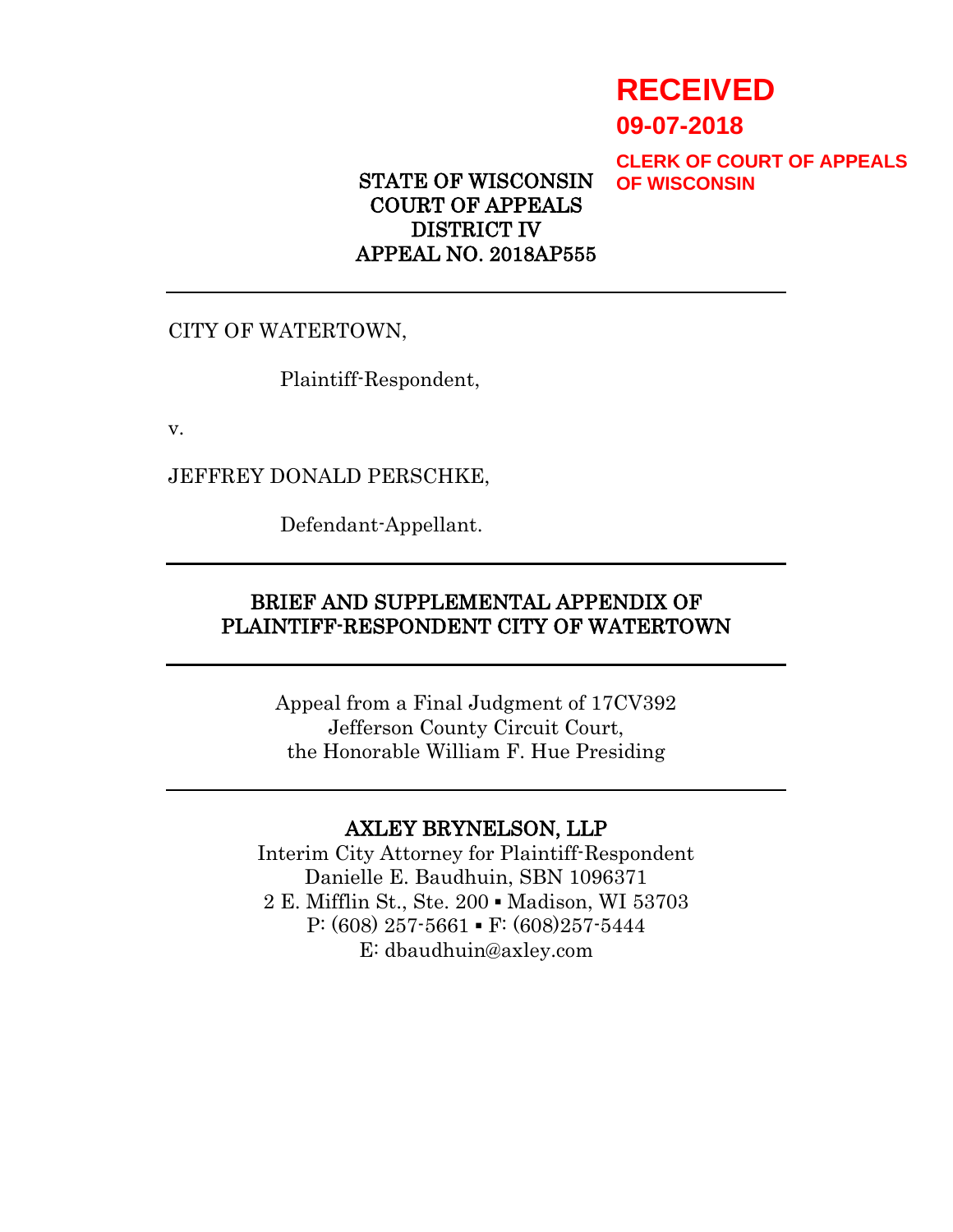# <span id="page-1-0"></span>TABLE OF CONTENTS

| STATEMENT ON ORAL ARGUMENT AND PUBLICATION  1                                                                                                 |
|-----------------------------------------------------------------------------------------------------------------------------------------------|
|                                                                                                                                               |
| I.                                                                                                                                            |
|                                                                                                                                               |
|                                                                                                                                               |
|                                                                                                                                               |
| Officer Lochowitz Possessed Reasonable Suspicion to Stop<br>T.<br>Perschke Because the Stationary Radar Showed Perschke was                   |
| Legal standard for "reasonable suspicion" 6<br>a.                                                                                             |
| The Circuit Court's findings regarding the functionality of<br>$\mathbf{b}$ .<br>the stationary radar were supported by the evidence and must |
| The facts presented at trial demonstrate that Officer<br>$\mathbf{c}$ .<br>Lochowitz possessed reasonable suspicion that Perschke was         |
|                                                                                                                                               |
|                                                                                                                                               |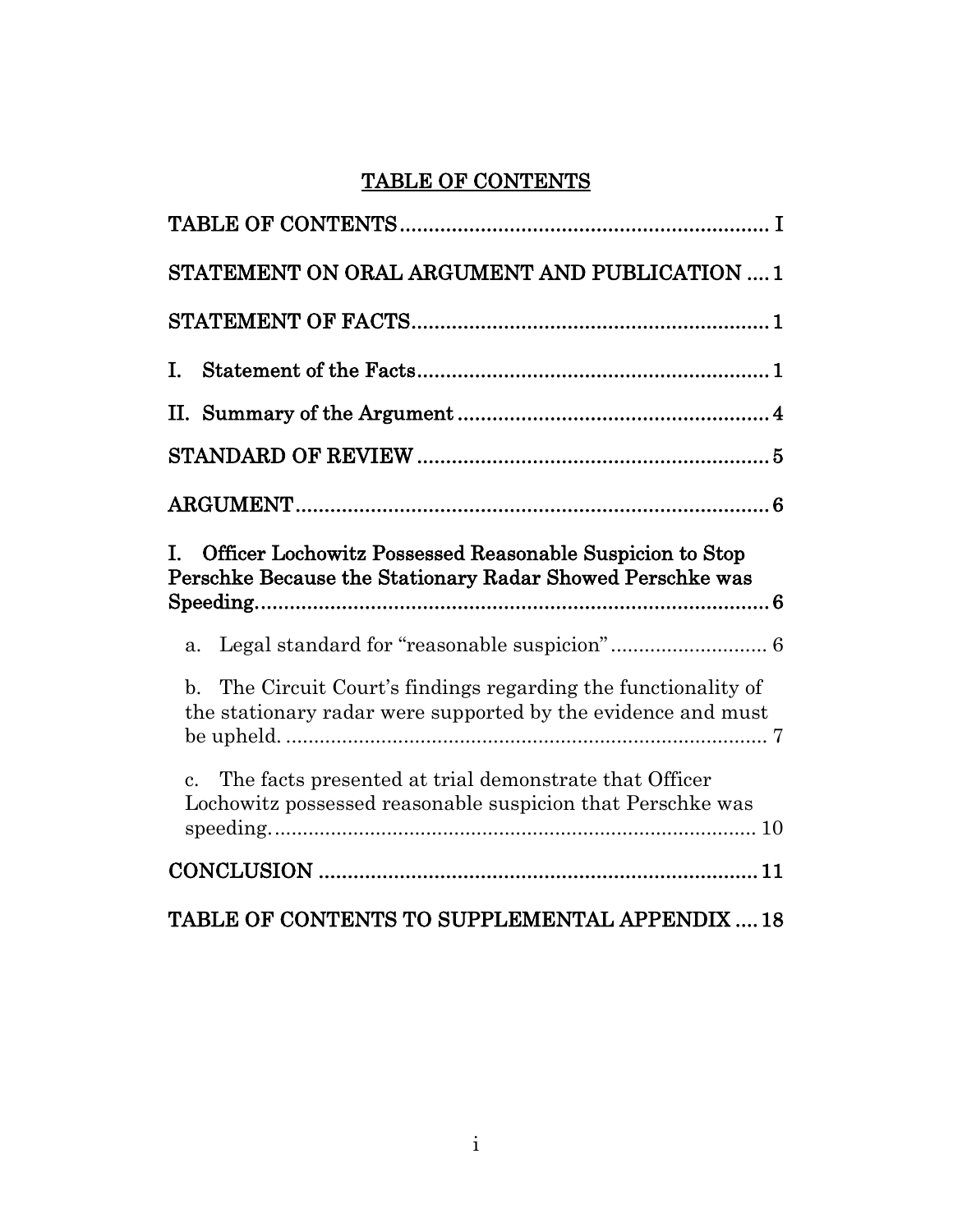# TABLE OF AUTHORITIES

# **Cases**

| Phelps v. Physicians Ins. Co. of Wis., Inc. |
|---------------------------------------------|
| State v. Anderson                           |
| State v. Arias                              |
| <i>State v. Post</i>                        |
| <b>State v. Powers</b>                      |
| State v. Williams                           |
| Wauwatosa v. Collett                        |
| <b>Statutes</b>                             |
|                                             |
|                                             |
|                                             |
|                                             |
|                                             |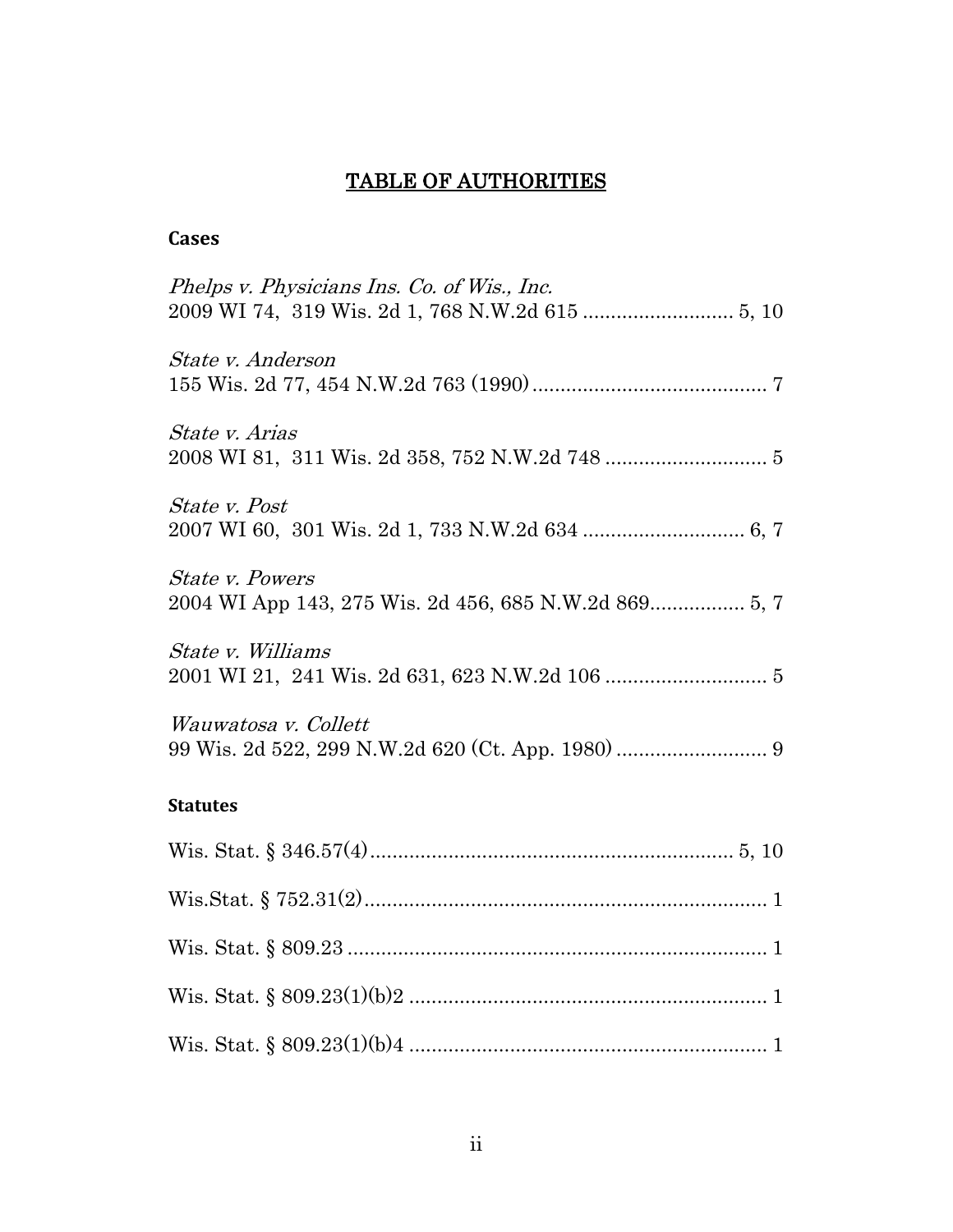#### <span id="page-3-0"></span>STATEMENT ON ORAL ARGUMENT AND PUBLICATION

Plaintiff-Respondent does not believe that oral argument will assist the Court in resolving the issue presented. Publication is unnecessary because the issues in the appeal involve no more than the application of well-settled rules of law and the issues may be decided by controlling precedent. Wis. Stat. § 809.23(1)(b)2; 3. Additionally, the case is an appeal pursuant to Wis. Stat.  $\S 752.31(2)$  and should not be published. Wis. Stat.  $\S 809.23(1)(b)4$ .

#### STATEMENT OF FACTS

#### <span id="page-3-2"></span><span id="page-3-1"></span>I. Statement of the Facts

Additional facts beyond those presented by Appellant are necessary for the Court to decide this appeal.

Defendant-Appellant Jeffrey Perschke ("Perschke") filed a suppression motion at the Circuit Court level to challenge the traffic stop by Officer Lochowitz. [R.28:3, R-App 3.] Specifically, Perschke raised concerns about the functionality of the stationary radar that was used to detect his speed prior to the stop. [R.28:4, R-App 4.]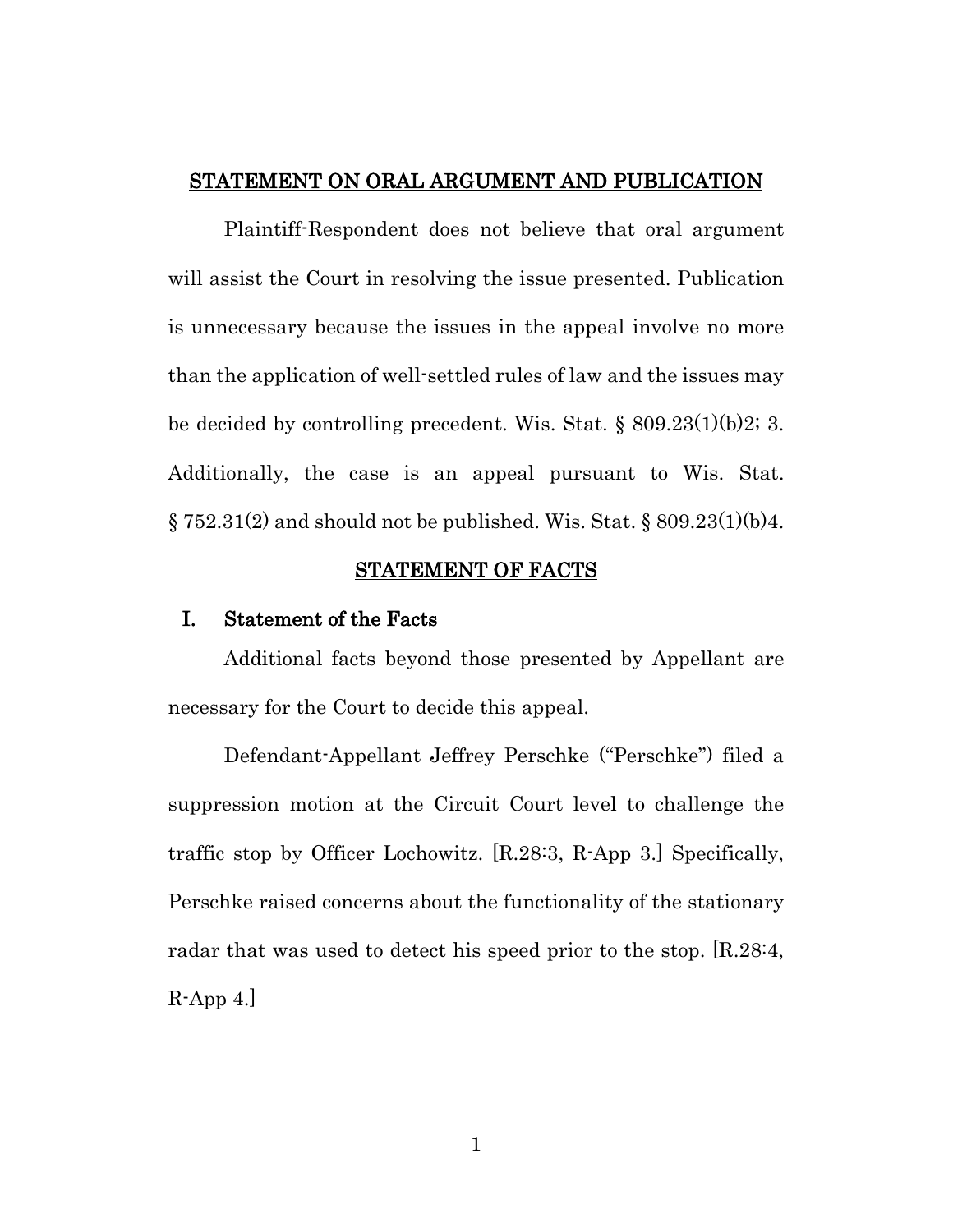The stationary radar that Officer Lochowitz used to detect Perschke's speed showed the speed of the radar's object [See R.28:5-6, R-App 5-6; R.29:10, R-App 29.] Additionally, the radar was integrated into Officer Lochowitz's squad car dash cam video. [R.28:7-8, R-App 7-8.] The integration allows the radar reading to be "mirrored" onto the dash cam video. [R.28:11, R-App 11.] Therefore, the speed from the radar would have shown up in two places – on the radar itself and on the dash cam video. [R.28:10- 11, R-App 10-11.] The two devices are separate, however, and there is no evidence that the stationary radar functionality was dependent on the dash cam video, or that the dash cam video mirror function had an impact on the radar's functionality.

When Officer Lochowitz used the stationary radar to detect Perschke's speed on the night in question, the speed of Perschke's car that was shown on the radar did not mirror onto the dash cam video. [R.28:10, R-App 10.] Officer Lochowitz, who had previously used the radar device, could not explain why the radar speed did also not show up on the dash cam video. [R.28:5-6, R-App 5-6.] The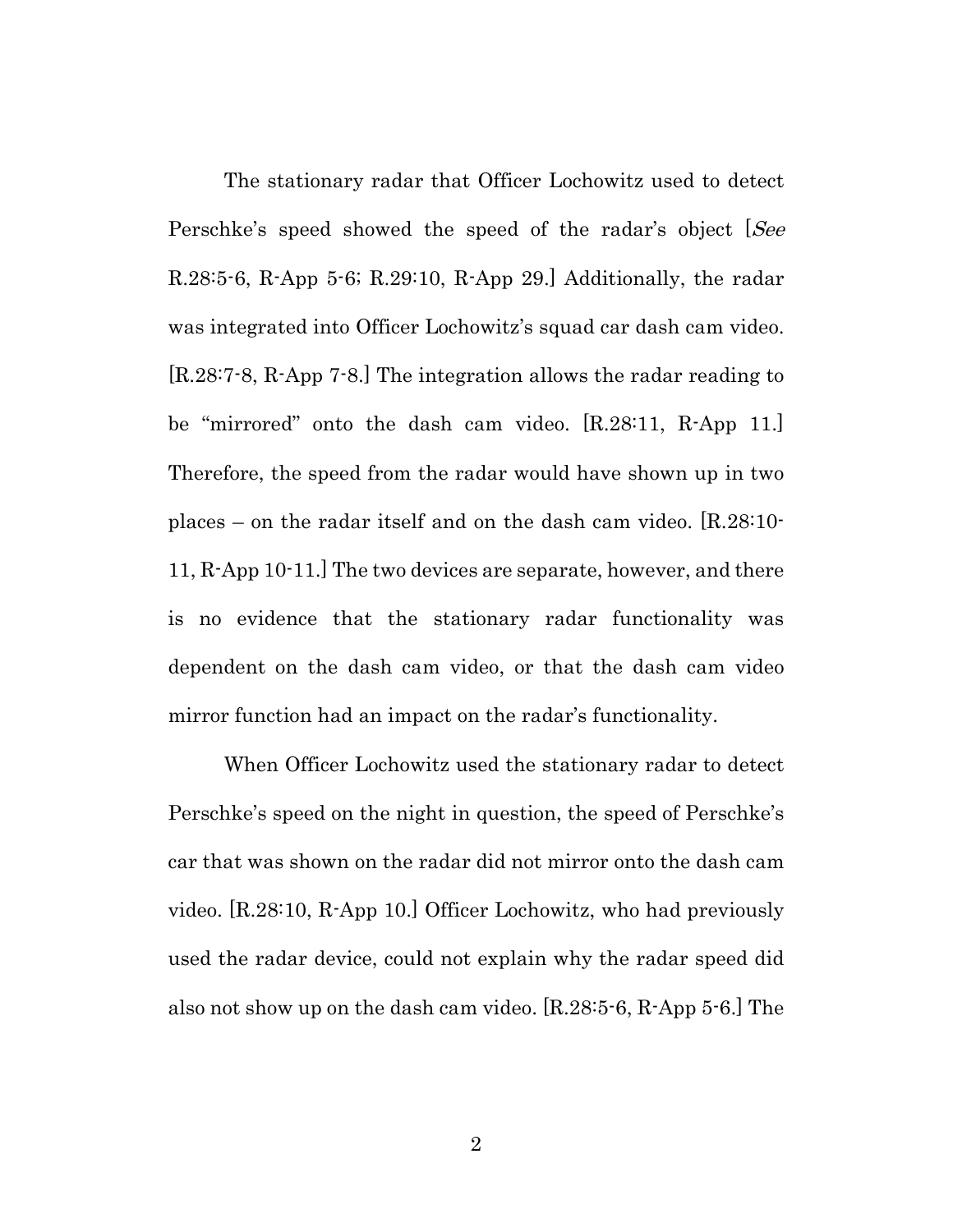City's attorney represented to the Court that sometimes, the mirror feature malfunctions and the speed from the radar simply does not also show up on the dash cam video. [R.28:11, R-App 11.] Officer Lochowitz did, however, testify that he relied on the radar device itself and found Perschke to have been traveling at 38 miles per hour (in a 25 miles per hour zone) prior to the stop. [R.28:5-6,  $R$ -App 5-6.

The Circuit Court held a second hearing to elicit supplementary testimony to support the traffic stop beyond the testimony related to the dash cam video. At the second hearing on January 12, 2018, Officer Lochowitz testified that the radar reported Perschke's speed prior to the stop and that Officer Lochowitz relied upon the radar prior to stopping Perschke. [R.29:10, R-App 29.] Additionally, the City entered the calibration record for the radar used by Officer Lochowitz into evidence. [R.29:6-7, R-App 25-26.] Officer Lochowitz testified that he previously received training for the radar device that he used. [R.29:9, R-App 28.] He also testified that he performed a self-test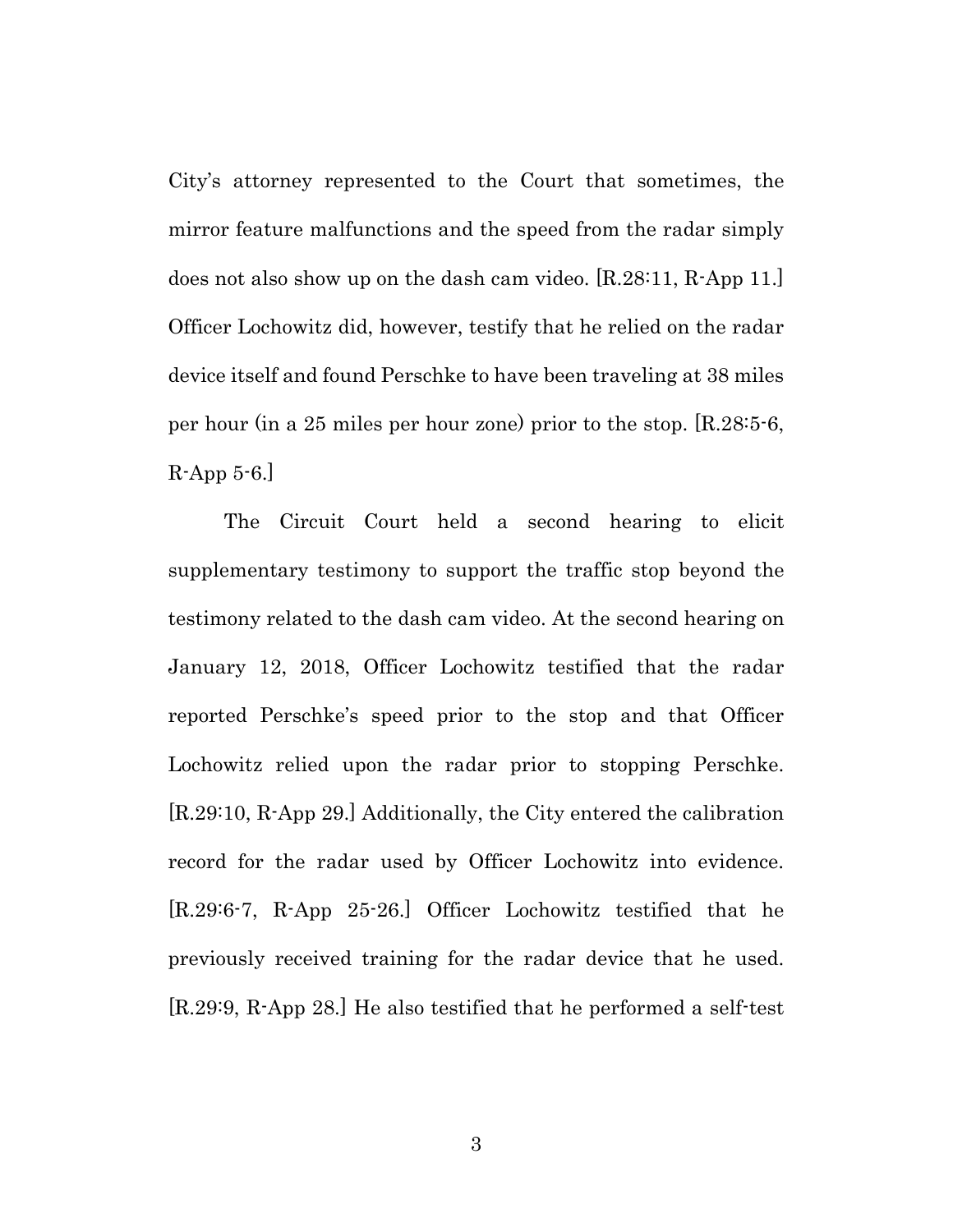prior to using the radar to establish Perschke's speed prior to his arrest. [R.29:8-9, R-App 27-28.] Judge Hue also took notice at the hearing that the radar was listed in the Administrative Code as being presumptively accurate. [R.29:10, R-App 29.]

Judge Hue found that the mirror function on the dash cam video malfunctioned, but that reasonable suspicion for the stop existed based on the radar device reading. [R.29:10-11, R-App 29- 30.] Specifically, Judge Hue found that the radar was operable and mechanically sound, that Officer Lochowitz was qualified to administer the device, that the device was tested before and after the stop, and that the device is presumptively accurate under the Administrative Code. [R.29:11, R-App 30.]

#### <span id="page-6-0"></span>II. Summary of the Argument

This Court should affirm the Circuit Court decision finding that Officer Lochowitz possessed reasonable suspicion to stop Perschke's vehicle. First, the Circuit Court made a factual finding that the radar was functioning and operable and that finding is supported by the great weight and clear preponderance of the evidence. Second, based upon a reading of the radar, Officer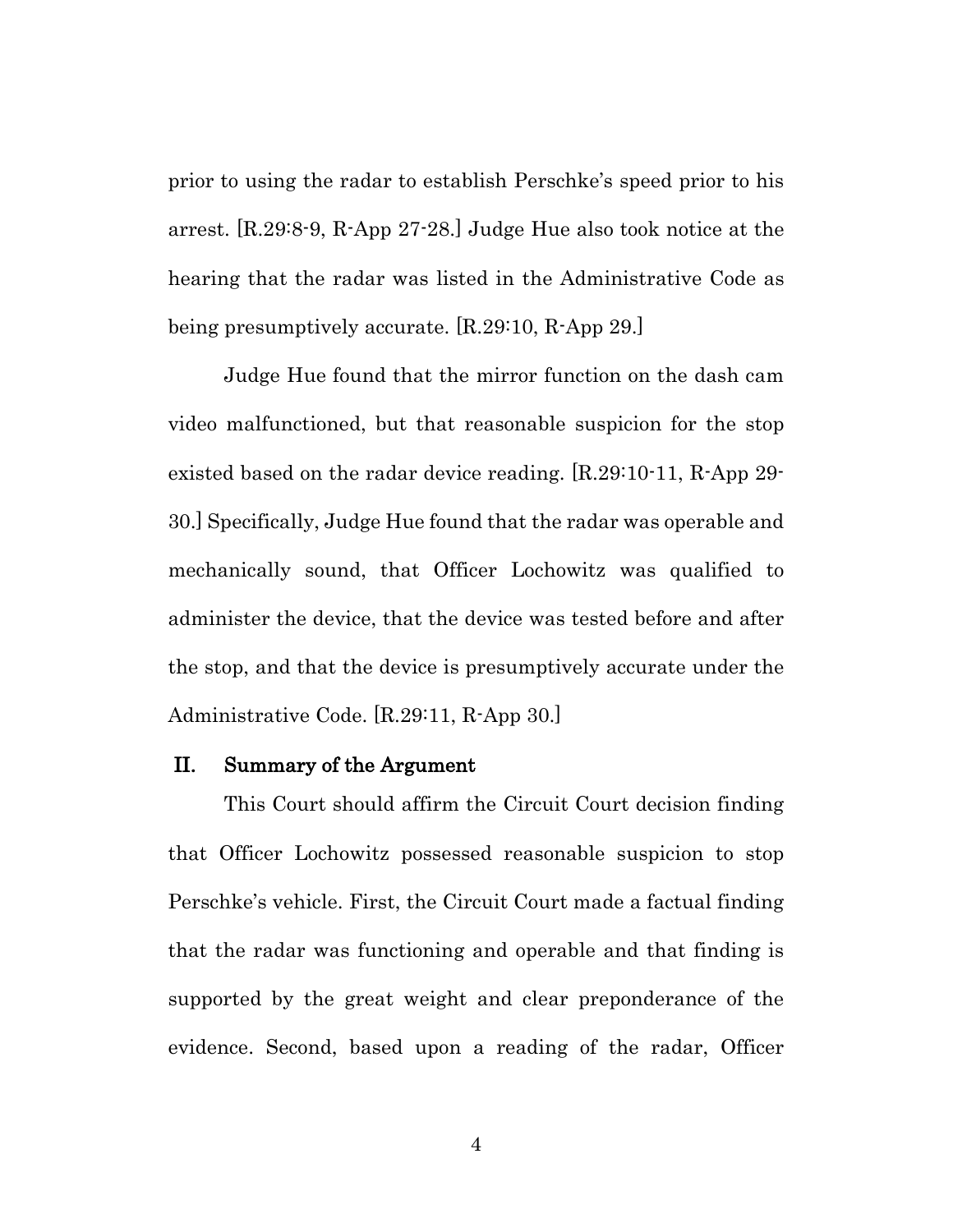Lochowitz observed Perschke violating Wis. Stat. § 346.57(4), which provided reasonable suspicion to stop Perschke.

#### STANDARD OF REVIEW

<span id="page-7-0"></span>Whether there was reasonable suspicion for an investigatory stop presents a question of constitutional fact. State v. Powers, 2004 WI App 143, ¶ 6, 275 Wis. 2d 456, 685 N.W.2d 869 (citing State v. Williams, 2001 WI 21, ¶ 18, 241 Wis. 2d 631, 623 N.W.2d 106). A reviewing court applies a two-step standard of review for constitutional fact questions. Id. First, the appellate court reviews the trial court's findings of fact and upholds them unless they are clearly erroneous. Id. This standard "requires the reviewing court to uphold the circuit court's findings unless they go 'against the great weight and clear preponderance of the evidence." *Phelps v.* Physicians Ins. Co. of Wis., Inc., 2009 WI 74, ¶ 55, 319 Wis. 2d 1, 768 N.W.2d 615 (quoting State v. Arias, 2008 WI 81, ¶ 12, 311 Wis. 2d 358, 752 N.W.2d 748). Second, the court reviews the determination of reasonable suspicion *de novo. Id.* 

5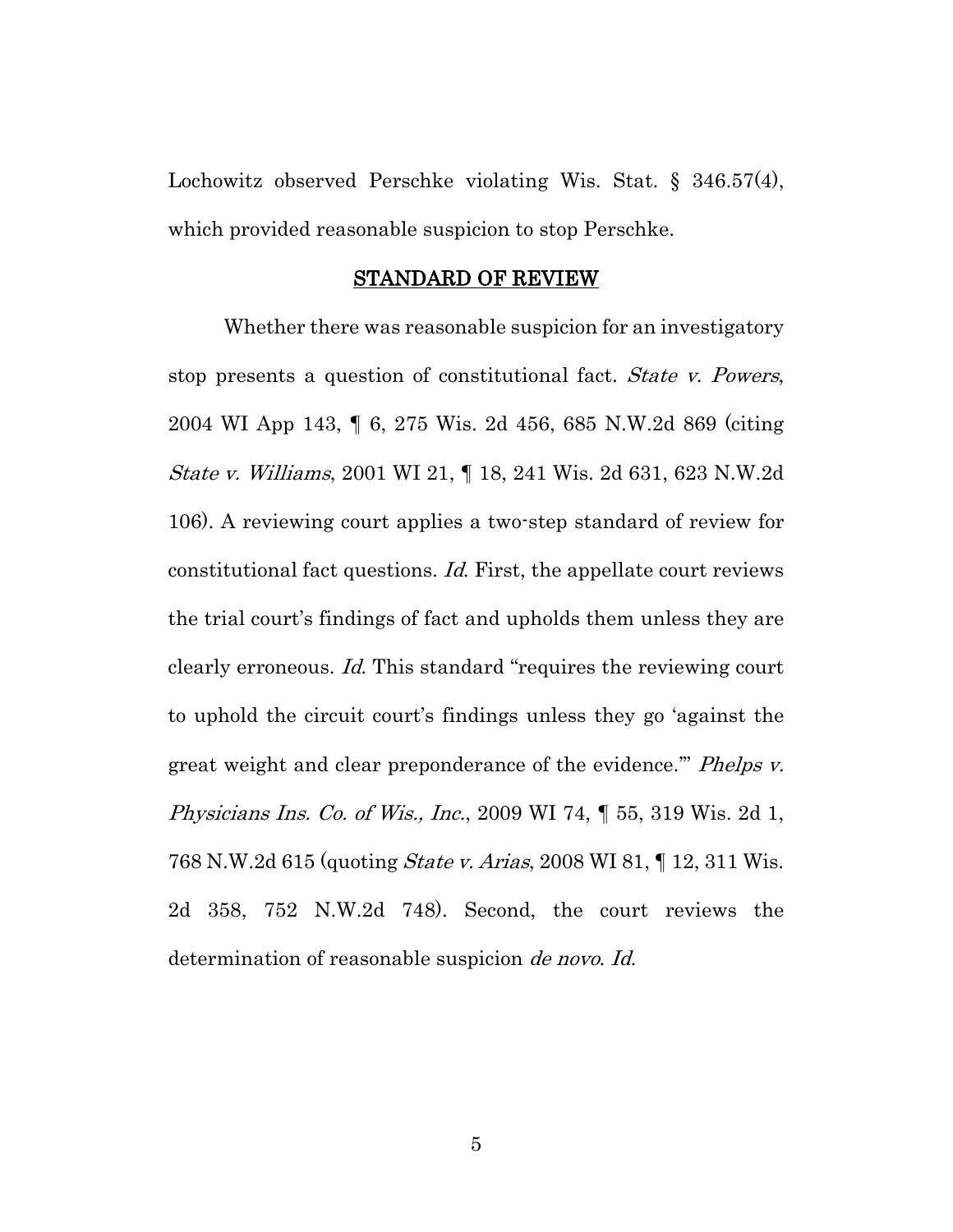#### ARGUMENT

# <span id="page-8-1"></span><span id="page-8-0"></span>I. Officer Lochowitz Possessed Reasonable Suspicion to Stop Perschke Because the Stationary Radar Showed Perschke was Speeding.

The evidence presented to the Circuit Court demonstrated that Lochowitz observed Perschke driving 38 miles per hour prior to the stop–well in excess of the posted limit of 25 miles per hour. After the City produced evidence of the functionality of the stationary radar that recorded Perschke's speed as well as evidence of Officer Lochowitz's ability to use the stationary radar, the Circuit Court correctly held that Officer Lochowitz had reasonable suspicion to pull Perschke over based upon the radar reading.

### a. Legal standard for "reasonable suspicion"

<span id="page-8-2"></span>Traffic stops are "subject to the constitutional reasonableness requirement." *State v. Post*, 2007 WI 60, 1 12, 301 Wis. 2d 1, 733 N.W.2d 634 (citations omitted). Reasonableness "is a common sense test." Id. The question of reasonableness is "whether the facts of the case would warrant a reasonable officer, in light of his or her training and experience, to suspect that the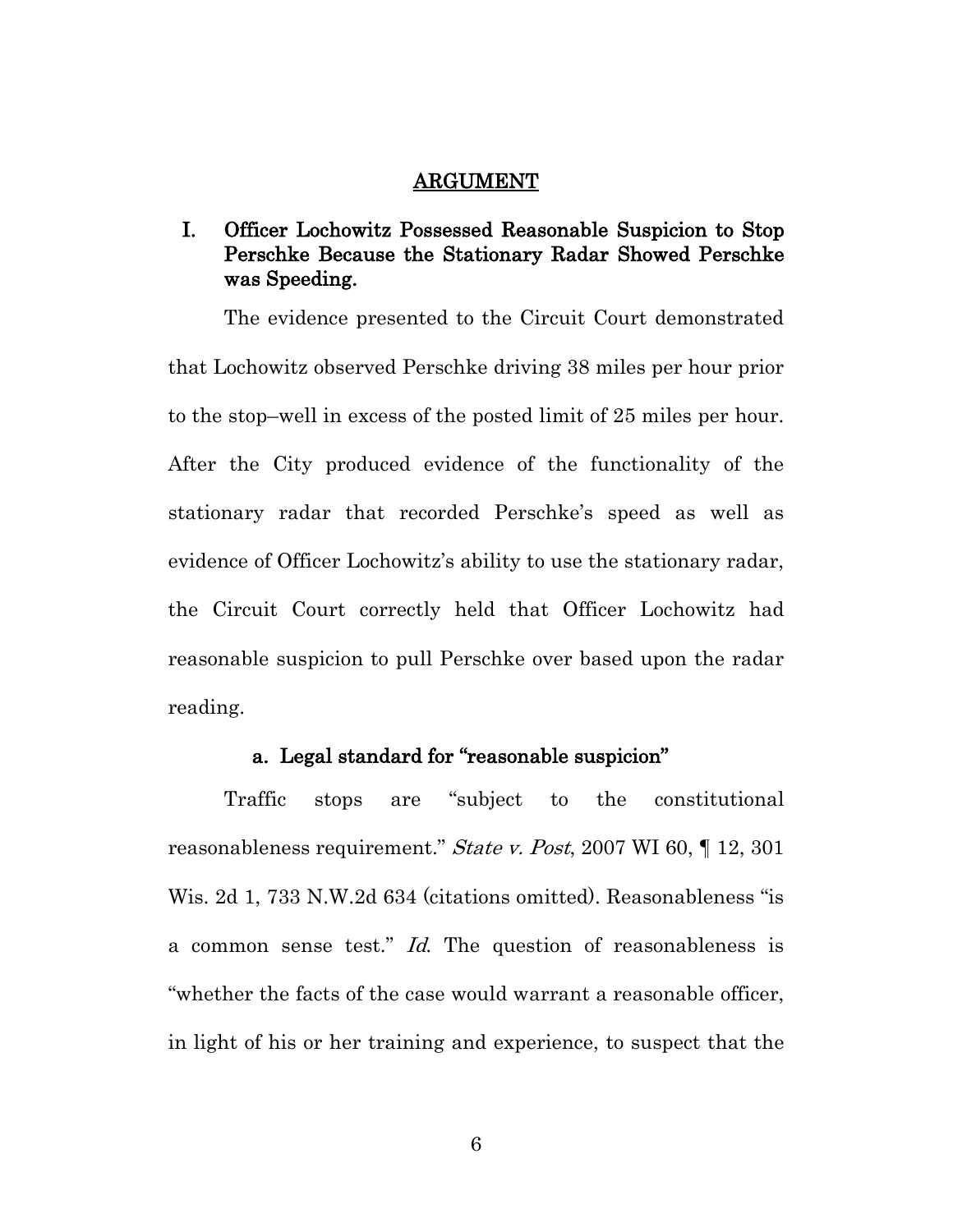individual has committed, was committing, or is about to commit a crime." Id., at  $\P$  13 (citing *State v. Anderson*, 155 Wis. 2d 77, 83-84, 454 N.W.2d 763 (1990)). This determination requires consideration of all facts known to the officer under a totality of the circumstances analysis. Powers, 2004 WI App 143, ¶ 7.

# <span id="page-9-0"></span>b. The Circuit Court's findings regarding the functionality of the stationary radar were supported by the evidence and must be upheld.

The Circuit Court correctly determined that the stationary radar was functional prior to Perschke's stop based on the evidence presented at the trial. The Court also correctly rejected Perschke's argument that the stationary radar was inoperable because the speed from the radar was not mirrored on the dash cam video. There was ample evidence presented to confirm that the radar itself was operable despite the radar speed not mirroring on the dash cam video. After considering all of the evidence, including the evidence regarding the mirror feature malfunction, the Circuit Court correctly found that the radar was operable.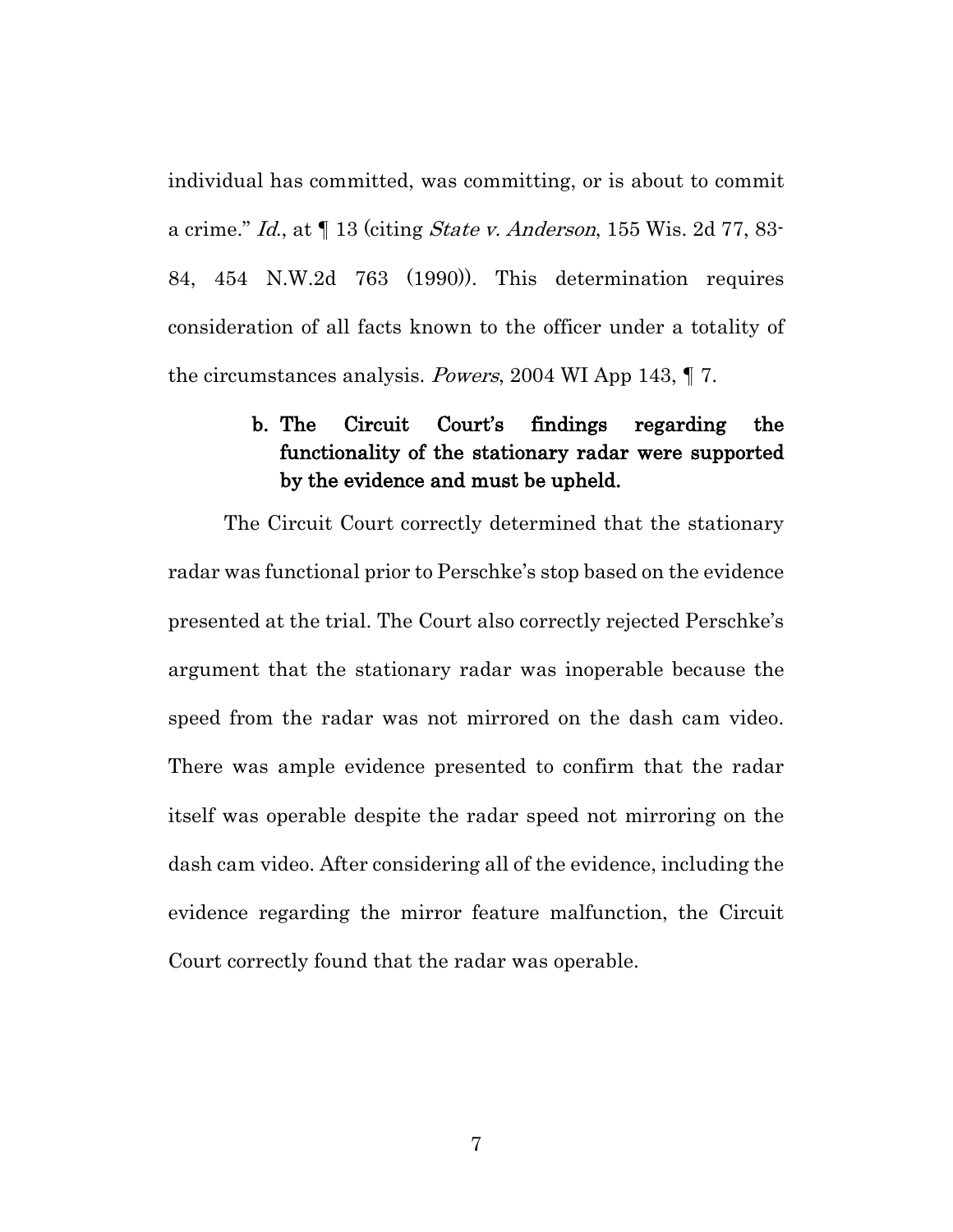Perschke argues on appeal that the stationary radar was inoperable because the speed shown on the stationary radar was not mirrored on the dash cam video. [App. Br., p. 8.] However, the Court's factual finding that the stationary radar was operable was not clearly erroneous. Indeed, the Court's finding is based solidly in fact and should not be disturbed. The City presented the following evidence at trial regarding the functionality of the stationary radar:

- The stationary radar was calibrated approximately five months prior to stopping Perschke. [R.29:7, R-App 26.]
- Officer Lochowitz performed a self-test on the radar prior to stopping Perschke and the radar passed the test. [R.29:8-9, R-App 27-28.]
- Officer Lochowitz had used this same stationary radar prior to stopping Perschke, and had received training on the specific radar model. [R.29:9, R-App 28.]
- When Officer Lochowitz relied upon the radar prior to stopping Perschke, there were no environmental anomalies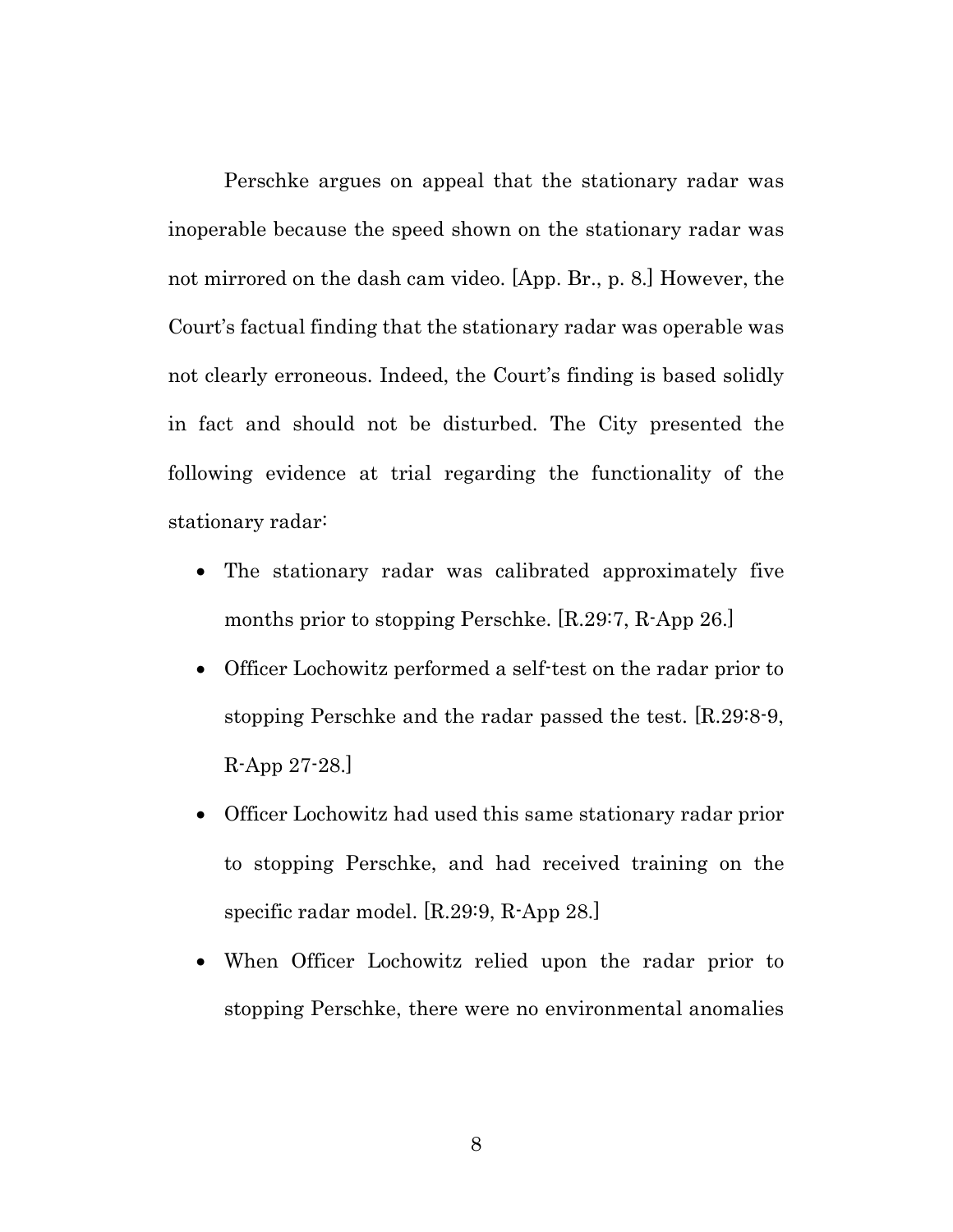that would have affected the radar's accuracy. [R.29:9-10, R-App 28-29.]

- Perschke's vehicle was the only target in the radar's field. [R.29:10, R-App 29.]
- The Wisconsin Administrative Code lists the stationary radar as being presumptively accurate.[1](#page-11-0) [R.29:10, R-App 29.]
- There was "no doubt in [Officer Lochowitz's] mind [that] Peschke's speed was what was being reported by the radar device." [R.29:10, R-App 29.]

The evidence conclusively showed that the radar was working. Although there was evidence presented that the mirror feature on the dash cam video malfunctioned, there was no evidence that the mirror feature on the dash cam video had any

l

<span id="page-11-0"></span><sup>1</sup> Stationary radars, as used by Officer Lochowitz in this instance, also automatically receive a presumption of accuracy under common law. Wauwatosa v. Collett, 99 Wis. 2d 522, 524, 299 N.W.2d 620 (Ct. App. 1980).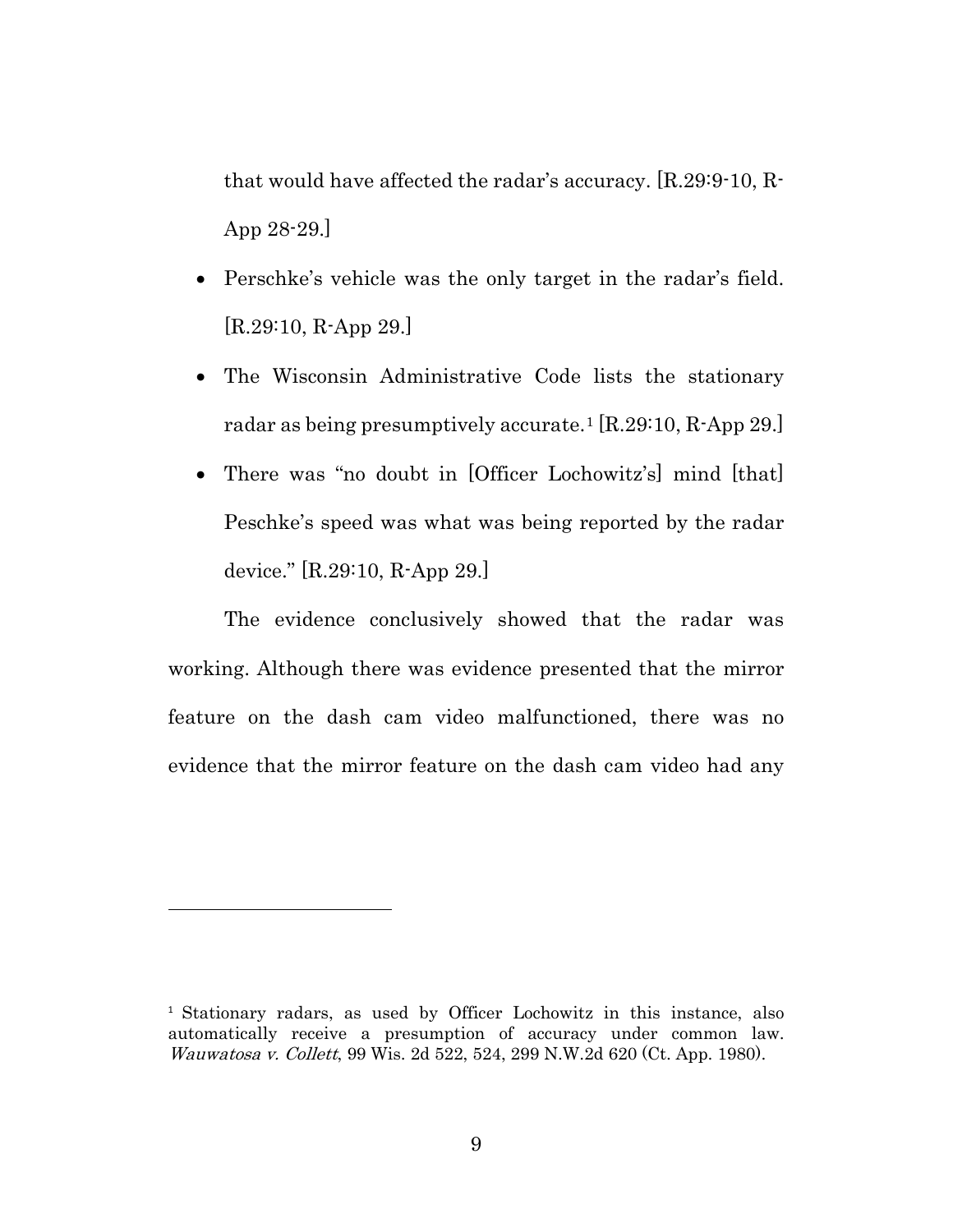impact on the stationary radar itself. Indeed, the Court rejected that argument. [R.28:14, R-App 14.]

The finding that the stationary radar was functional is supported by the "great weight and clear preponderance of the evidence" and is not clearly erroneous. *Phelps*, 2009 WI 74, 155 (citation omitted). Therefore, the Court should uphold the trial court's factual finding.

# <span id="page-12-0"></span>c. The facts presented at trial demonstrate that Officer Lochowitz possessed reasonable suspicion that Perschke was speeding.

Officer Lochowitz utilized the functioning stationary radar and observed Perschke violating a traffic law prior to the stop. Officer Lochowitz had specific and articulable facts to believe that Perschke was violating Wis. Stat. § 346.57(4) when he observed, through use of the stationary radar, that Perschke was driving 38 miles per hour in an area with a 25 mile per hour limit. [R.28:5-6, R-App 5-6; R.29:10, R-App 29.] As such, Officer Lochowitz possessed reasonable suspicion that Perschke was committing a crime and the stop was lawful.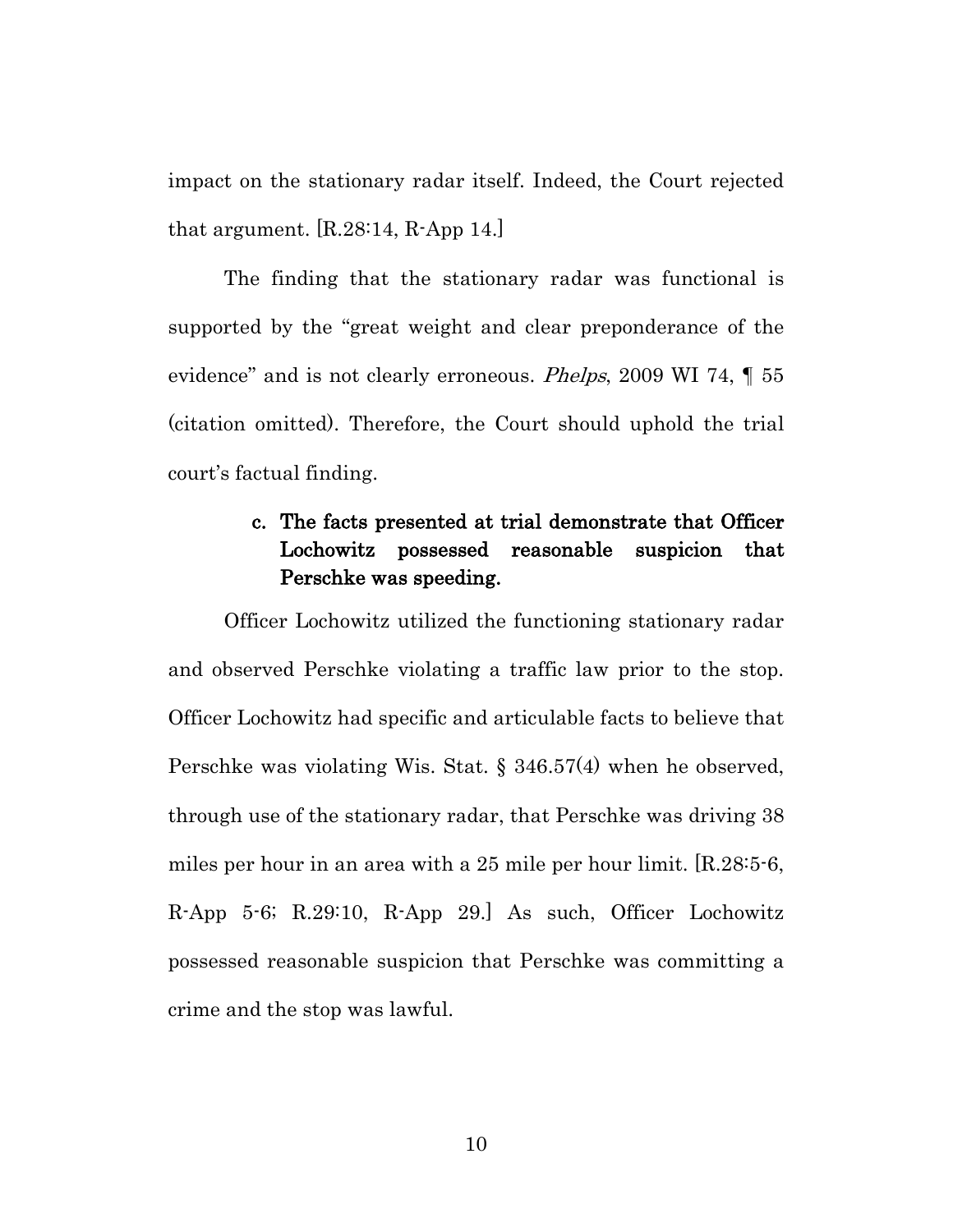## **CONCLUSION**

<span id="page-13-0"></span>Based upon the foregoing, this Court should affirm the decision of the Jefferson County Circuit Court wherein Judge Hue concluded that Officer Lochowitz possessed the reasonable suspicion to stop Perschke's car.

Dated this 7th day of September, 2017.

## AXLEY BRYNELSON, LLP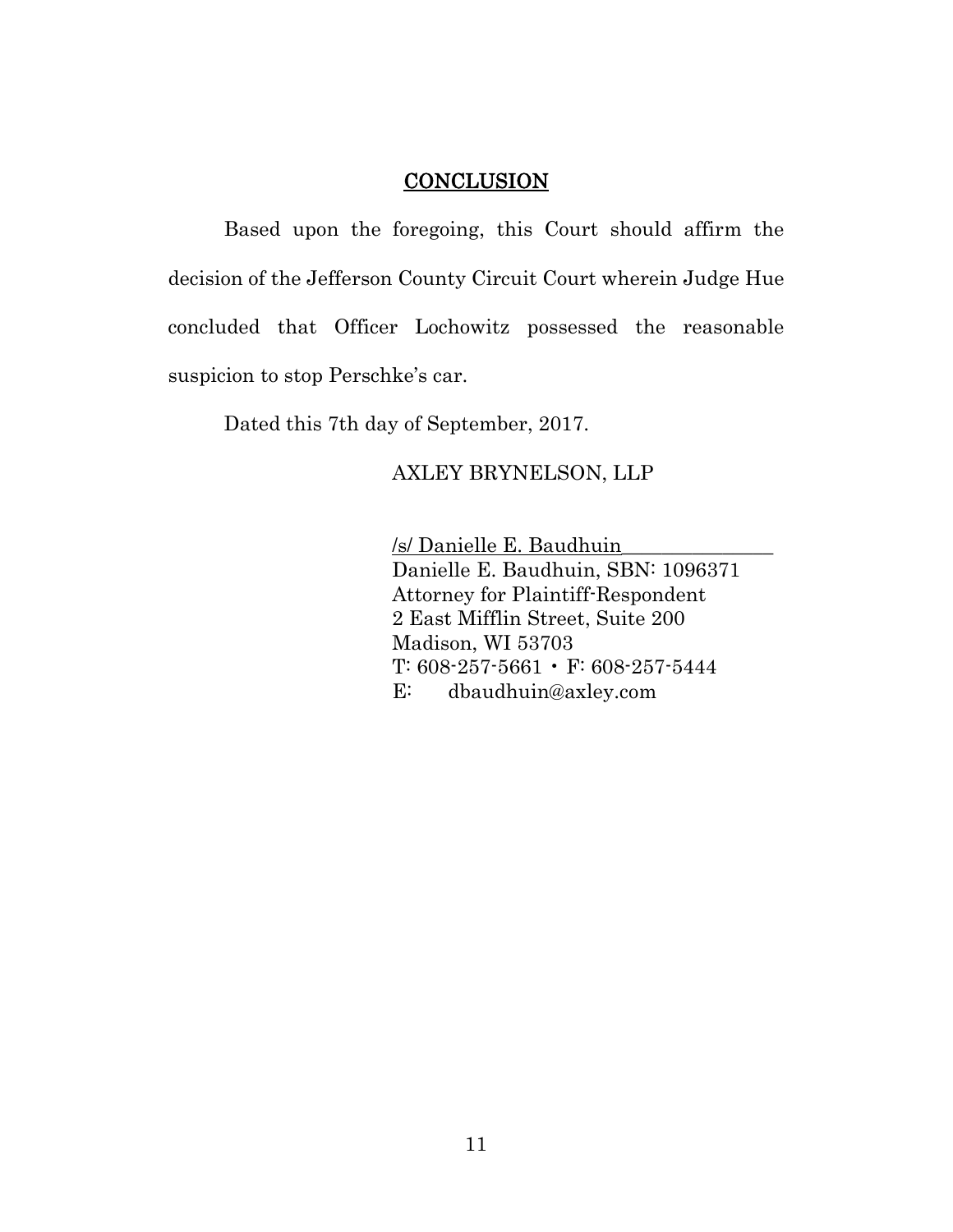#### FORM AND LENGTH CERTIFICATION

I hereby certify that this brief conforms to the rules contained in Wis. Stat.  $\S$  809.19(8)(b) & (c) as to form and certification for a brief and appendix produced with a proportional serif font (Century 13 pt. for body text and 11 pt. for quotes and footnotes). The length of this brief, including the statement of the case, the argument, footnotes, and the conclusion (and excluding other content) is 1,608 words.

Dated this 7th day of September, 2017.

AXLEY BRYNELSON, LLP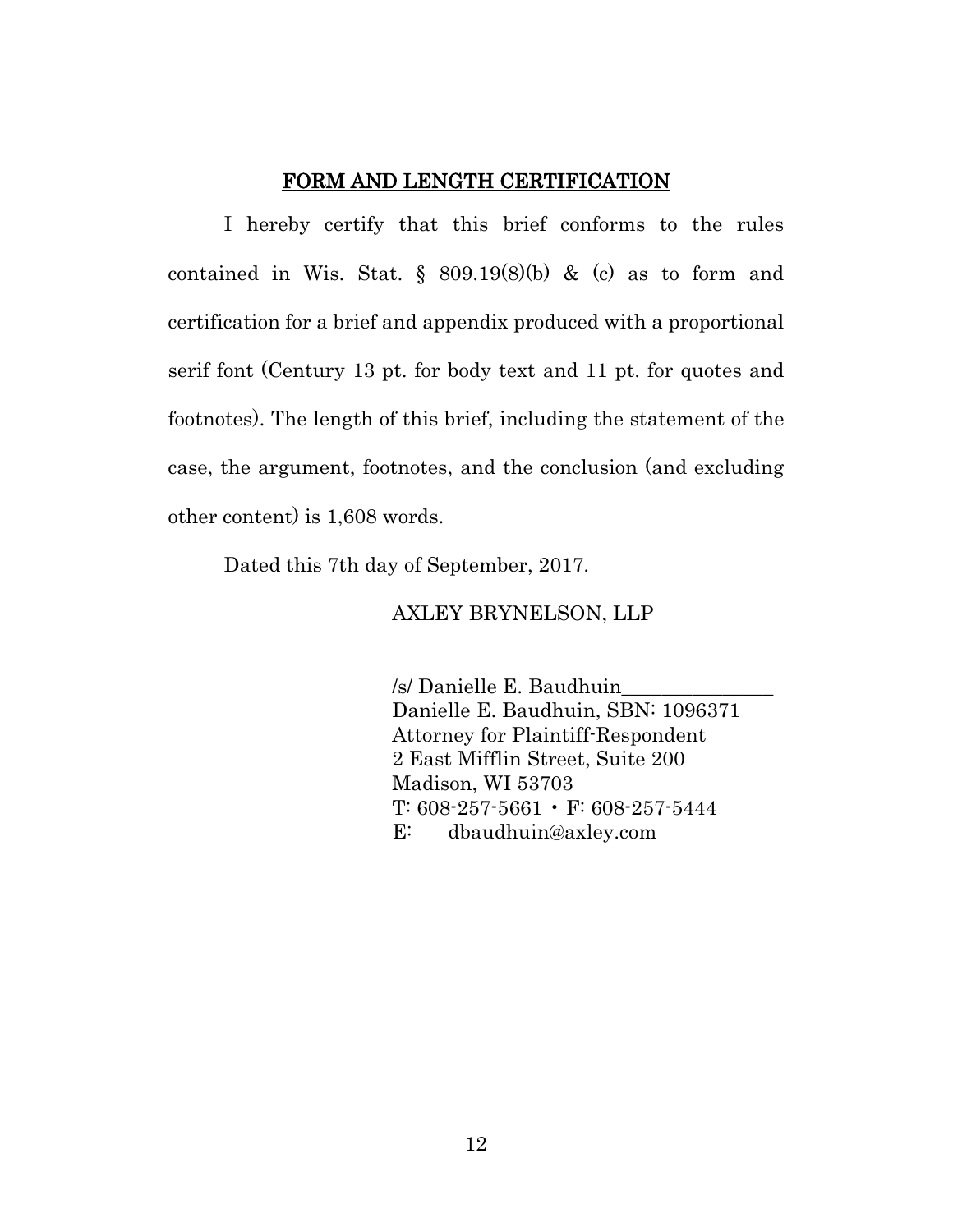# ELECTRONIC FILING CERTIFICATION

I further certify, pursuant to Wis. Stat. § 809.19(12)(f), that the text of the electronic copy of this brief is identical to the text of the paper copy of the brief.

Dated this 7th day of September, 2017.

## AXLEY BRYNELSON, LLP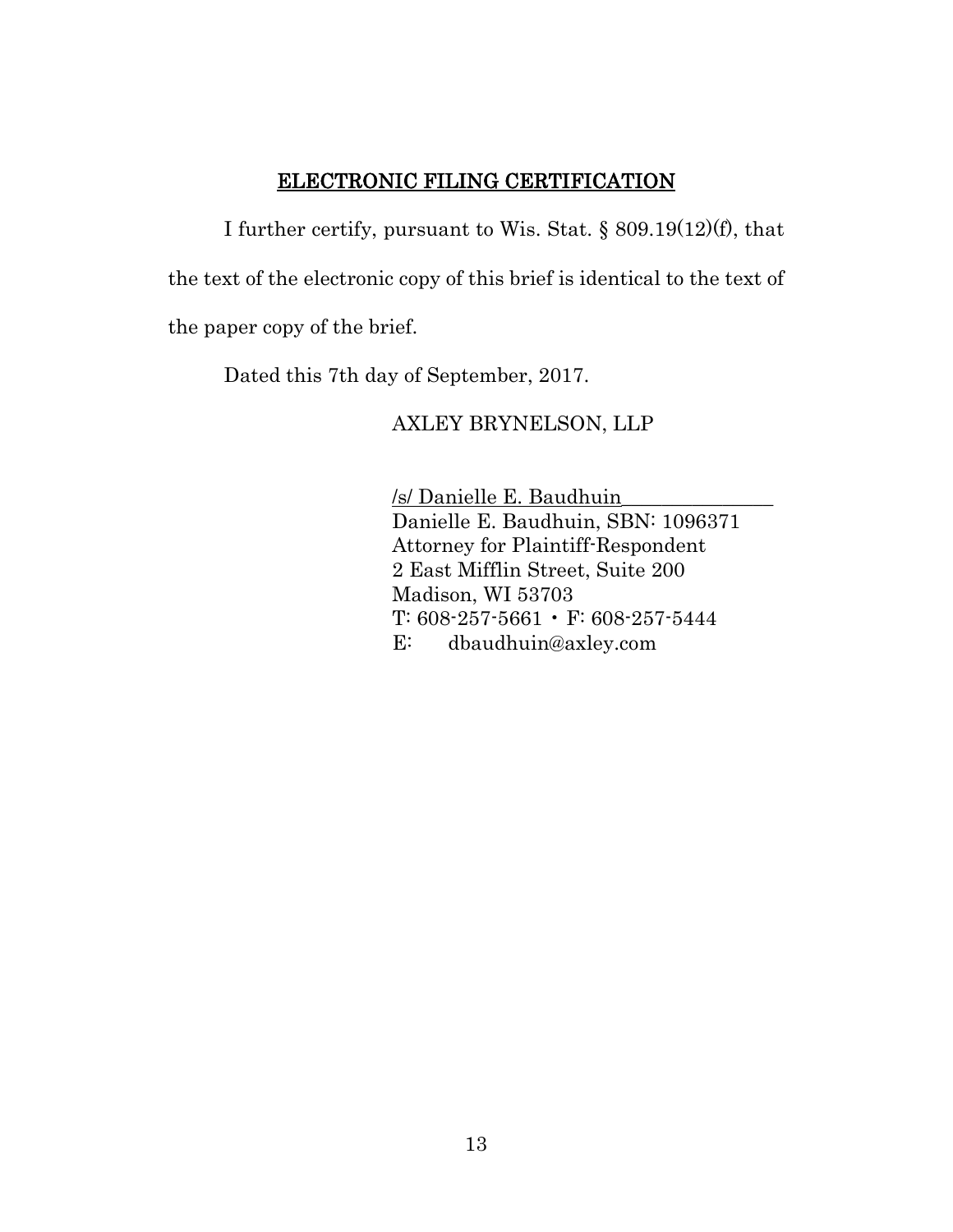#### SUPPLEMENTAL APPENDIX CERTIFICATION

I hereby certify that filed with this brief, either as a separate document or as a part of this brief, is a supplemental appendix that complies with  $\S$  809.19(3)(b) that contains a table of contents, a copy of any unpublished opinion cited under  $\S$  809.23(3)(a) or (b), and a signed certification that the appendix complies with the confidentiality requirements under  $\S$  809.19(2)(a) in a form substantially similar to the confidentiality provision under sub. (2) (b).

I further certify that if the record is required by law to be confidential, the portions of the record included in the appendix are reproduced using first names and last initials instead of full names of persons, specifically including juveniles and parents of juveniles, with a notation that the portions of the record have been so reproduced to preserve confidentiality and with appropriate references to the record.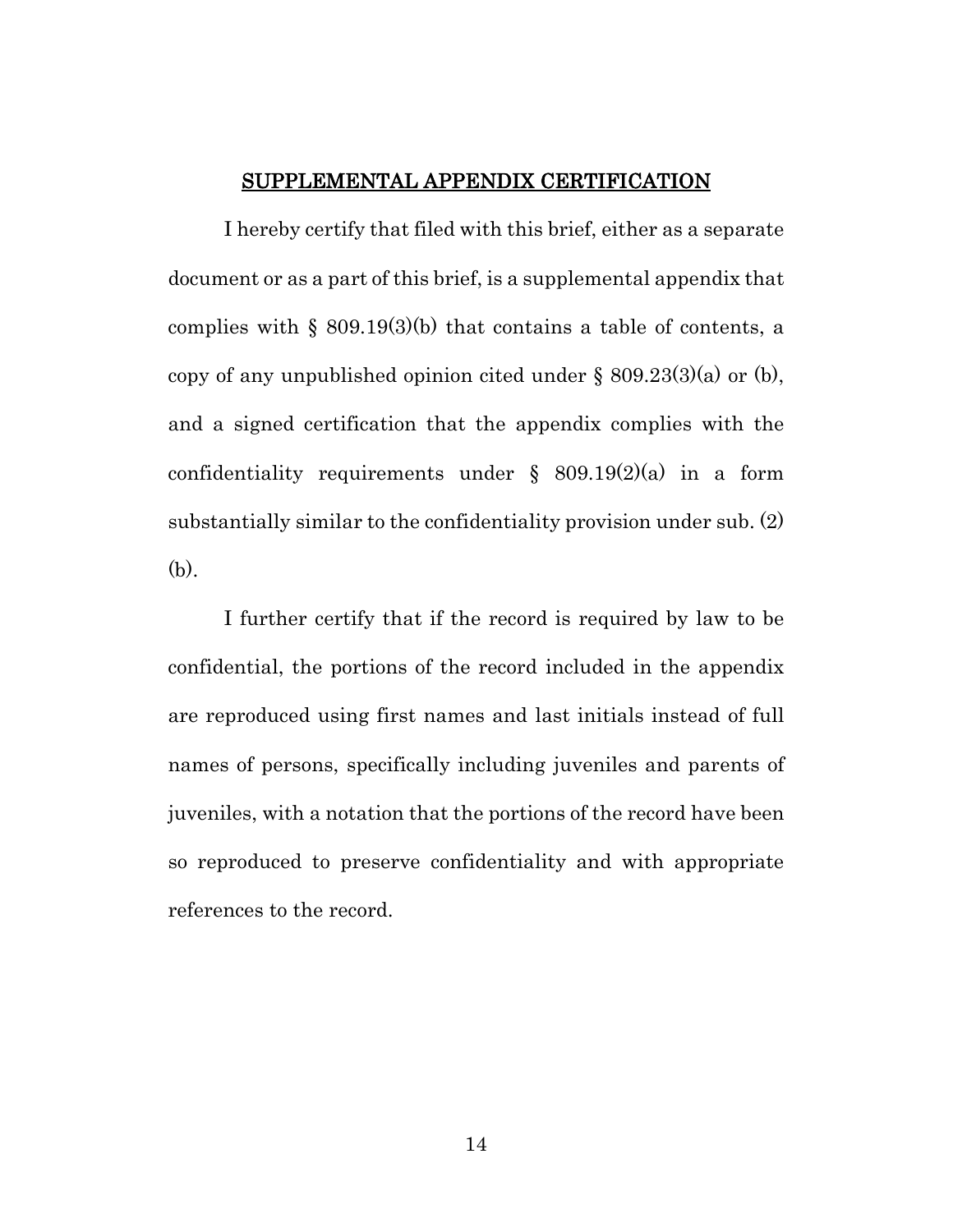Dated this 7th day of September, 2017.

# AXLEY BRYNELSON, LLP